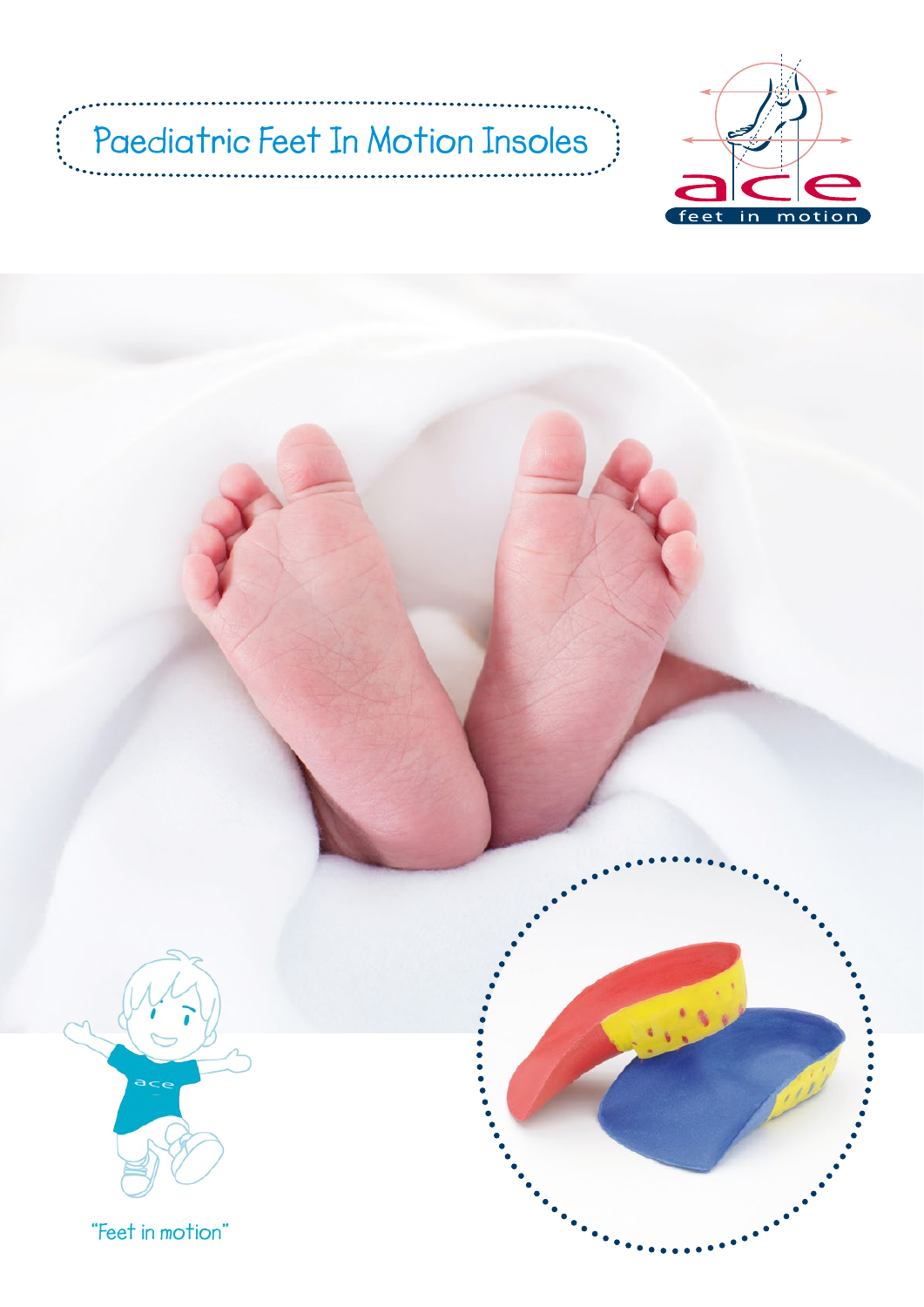

### **Index**

| feet in motior |  |
|----------------|--|

## **Product History**

One of the more common conditions seen in Podiatry and Orthotic clinics is the paediatric flat foot. This is due to the developing structures within the foot. This foot type is usually unstable and can often be excessively pronated. This often leaves the foot looking very flat and can lead to increased rotation up into the knees and pelvis. Common complaints are early onset of fatigue in the lower limb as well general aches and discomfort from foot and ankle up to the hips and lower back. Clinical research has shown a significant reduction in symptoms when using paediatric foot orthoses, and this has formed the basis for the development of the Feet In Motion paediatric insole.

Historically, many of the "off the shelf" paediatric orthoses commercially available were bulky, too rigid and ill fitting with resultant low compliance. Ace Feet In Motion wanted to find a solution to this problem and set about designing an insole which could be issued directly on the day of assessment, be effective and comfortable with a high compliance rate. The insole also had to be lightweight and low profile to make it easier for parents to purchase footwear to accommodate the orthoses.

Over the years in our clinics we also found that a lot of patients at review stage were wearing the insoles in the wrong shoe with an obvious detriment to their condition. This problem has been resolved simply by colour coding the insoles red and blue, with Red insole for the Right foot. This also acts as a great way to teach children the difference between their left and right.

In 2005, we began to work with our multidisciplinary team of Orthotists, Podiatrists and manufacturing staff to design the insoles. We ran trials at our local paediatric clinics, experimenting with various insole designs made from a selection of materials. After reviewing the patients and liaising with clinical colleagues we finally perfected the insole we have today.

The paediatric Feet In Motion (FIM) insole is now proven to be an effective and comfortable orthosis with a very high compliance rate. This product is now used extensively across the UK and has been taken up by many of UK's largest orthotic/podiatric suppliers.

The "FIM" insole is now recognised as one of the leading orthoses in the treatment of a range of paediatric lower limb conditions.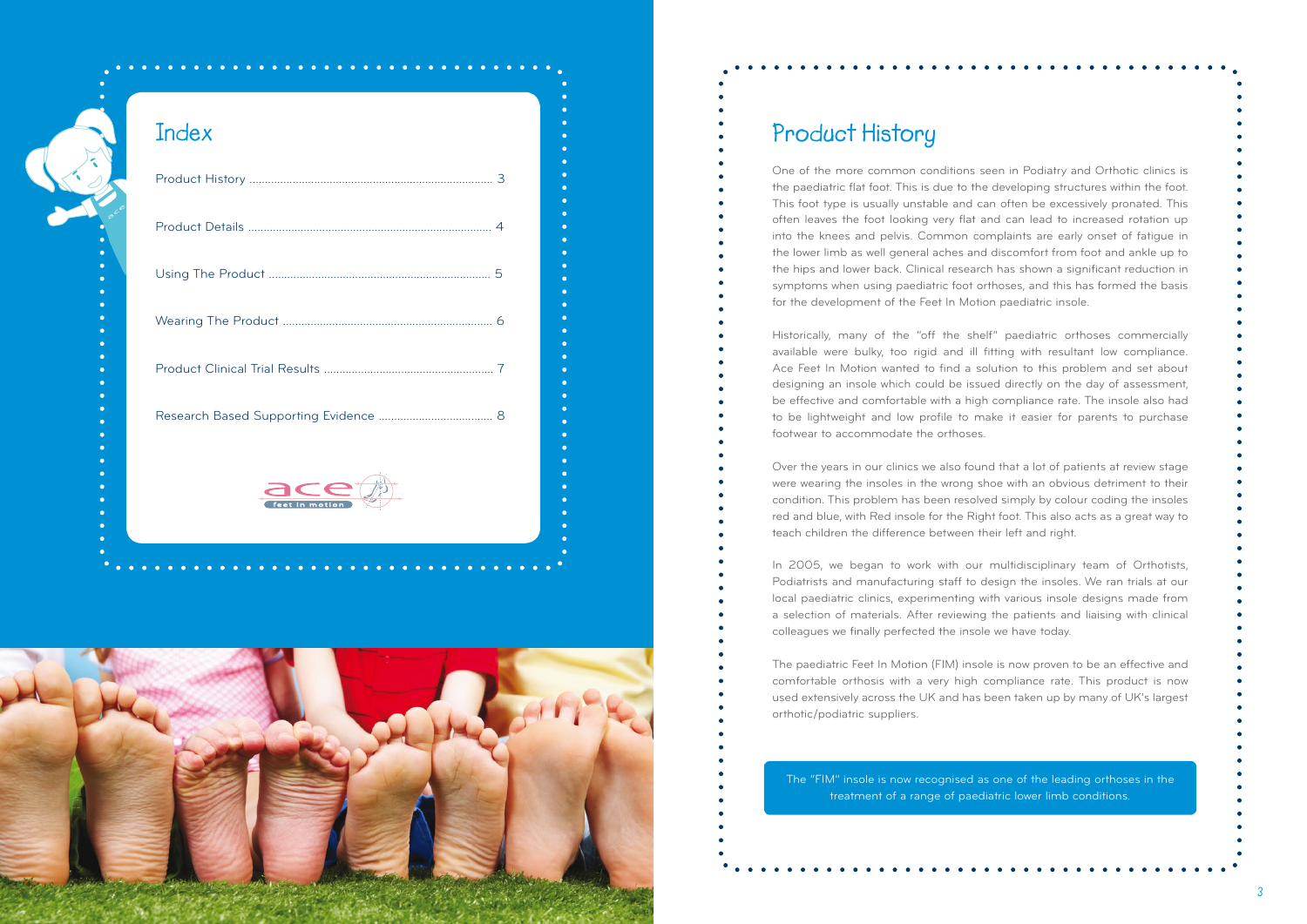

Three versions of the paediatric Feet In Motion (FIM's) insole are available across all size ranges. Each version has been designed to offer the following benefits:

All insoles should be placed into the childs shoes taking care to insert them in the right (red insole) and left (blue insole) shoe correctly. Appropriate footwear is essential when using the insoles, which means a supportive style with a secure fastening is advisable.

Having placed an extra insole in the childs shoes, it will probably make the shoes feel a little tight. This can be reduced by loosening the fastening but ensuring the shoe is still firm enough to prevent slipping at the heel. If the shoes already have an insole fitted by the manufacturer, it is often possible to remove this in order to help accommodate the corrective insole.

- Pre-fabricated ready-made off the shelf insole (sold as a pair)
- Available in Neutral or with a 3° or 5° medial rear foot posting
- Low protective high density EVA
- Clinically proven for the effective management of flat foot conditions (Pes Planus)
- High compliance rates
- Coloured Red (right) and Blue (left)
- Available in EU shoe sizes 19-34 (19-20, 21-22 and so on up to 33-34)
- Assignment stocks of all sizes and postings (24 pairs) available, allowing immediate issue at clinic or via orthopaedic shop
- Heat mouldable
- Easily adaptable to receive other postings
- Easily accommodated in footwear
- **Extremely cost effective**

### **Care Of The Insoles**

The FIM's will typically last approximately 12 months depending on wear. They can be wiped with a damp cloth and a small amount of mild detergent. Allow them to dry naturally.



## **Product Details Using The Product**

High Density, deep heel cupped EVA orthosis especially designed for children's feet by the leading UK Podiatrists.

These brightly coloured insoles consist of one red (right foot) and one blue (left foot) to help children remember, whilst providing a functional solution.



- Hyper-mobility/ligament weakness
- Arch pain, heel pain, knee pain, back pain

**Neutral - Non corrective with enhanced arch support 3**° **Posting - Correction of mild pronation of the feet 5**° **Posting - Correction of moderate - severe pronation of the**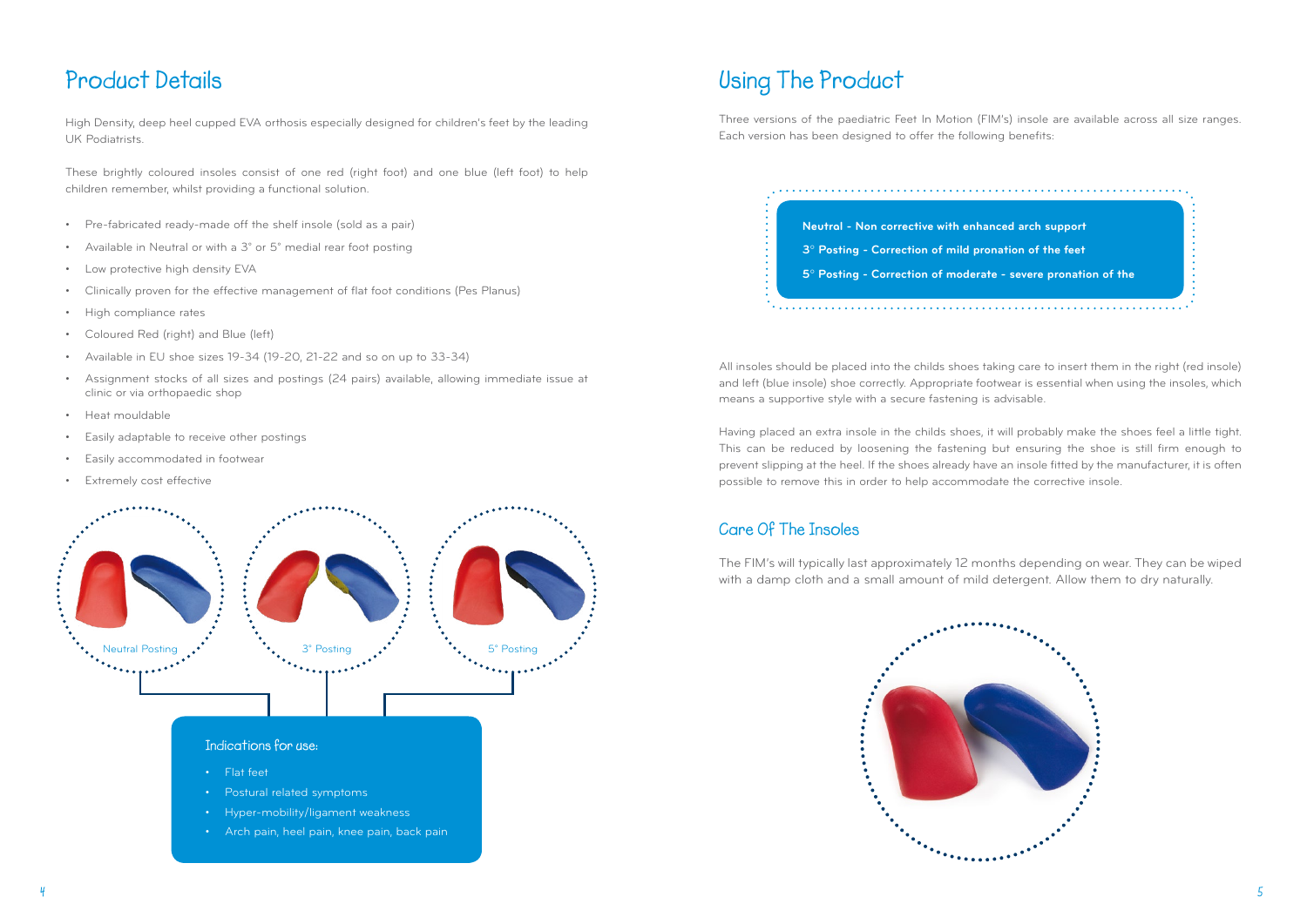

### **Wearing The Product**

At first, the new insoles may feel unusual or even slightly uncomfortable. This is to be expected. After a short time they will become more comfortable.

Paediatric FIM's are designed to be worn immediately. They will usually take 1-2 days to become comfortable, although this can take a little longer on some occasions.

It can take a little while for the child to get used to their new insoles and the full benefits may not be apparent for a few weeks. Please be patient and persist, but if you become concerned, please feel free to contact the issuing clinician or orthopaedic shop.

Some people prefer to increase the use of the insoles gradually. For example: one hour per day, building to more prolonged periods. Feel free to try this if you prefer.

Do not be surprised if some minor aching or fatigue is experienced in the legs during the early stages of use. The body will be adapting to a new position and function.

However, if significant pain in the foot, leg or back is experienced whilst using the insoles; remove them from the childs shoes as a precautionary measure and contact your issuing clinician or orthopaedic shop.



## **Product Clinical Trial Results**

In 2005, we began to work with our multidisciplinary team of Orthotists, Podiatrists and manufacturing staff to design the insoles.

We undertook a series of patient trials at our local paediatric clinics, experimenting with various insole designs made from a selection of materials.

After reviewing the findings of the patient trials and through liaision with clinical colleagues, suitable alterations were introduced and re-trialed until we were able to finally perfect the insole we have today.

During our clinical trial, the finial version of the paediatric Feet In Motion insole surpassed a 90% compliance rate amongst patients trialed.